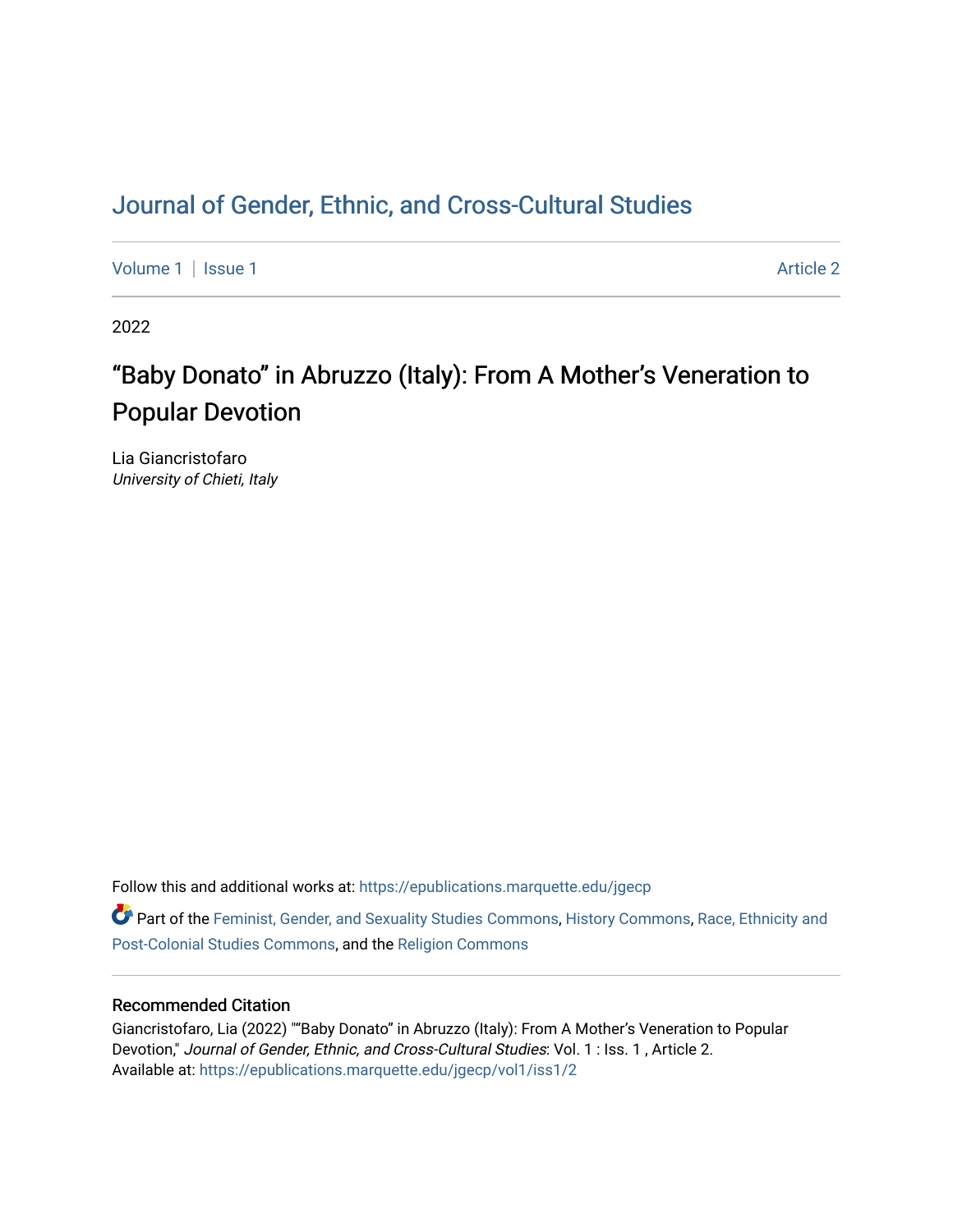### " Baby Donato" in Abruzzo (Italy): From A Mother's Veneration to Popular Devotion

#### Cover Page Footnote

1. Since at least the fifth century, relics have usually been kept in objects of liturgical use, called "reliquaries". We consider bodies preserved over time, a factor the Catholic Church deems an indication of holiness. 2. The cult of relics, with relative rules of public display, is governed by articles 1276–89 of the Code of Canon Law. 3. According to Christian and Catholic doctrine, the veneration of relics differs from magic: in the case of relics, it is not the veneration that is effective, but the prayer that accompanies it (Bible: II Book of Kings, 13.21). Protestantism rejects the cult of saints and their relics. 4. These scholars studied expressions of popular religion, including non-official cults, in Lazio, Abruzzo, Molise, Marche, Umbria, Campania, Puglia, Basilicata, Calabria, from 1959 to 2020. 5. Extra-liturgical cults include that of "Blessed Giovannino" [Rossi 1969: 49–54 and 124–130]; that of "Blessed Alberto" and many other phenomena of popular devotion for bodies and relics not approved by the Church. 6. St Donatus is celebrated each 7 August, the traditional date of his beheading (362 or 304 BC). 7. The loss of the ritual is a result of medical care provided by the national health service. In the side chapel of the church of San Donato, the large, ancient wooden scales were used for this rite. The person sat on one plate and a cotton bag filled with grain on the other. Our book on the subject included contributions from a neurologist and a psychologist (D'Amico, Cipulli, Giancristofaro 2010). 8. These are the words of Anna G., who was about eighty when we interviewed her in Celenza sul Trigno in 1987. Over the course of thirty years I have interviewed over one hundred women who pay homage to "St Donatus" and to "Little Donato" every year on the saint's day of 7 August. This article is the result of observation of their behavior.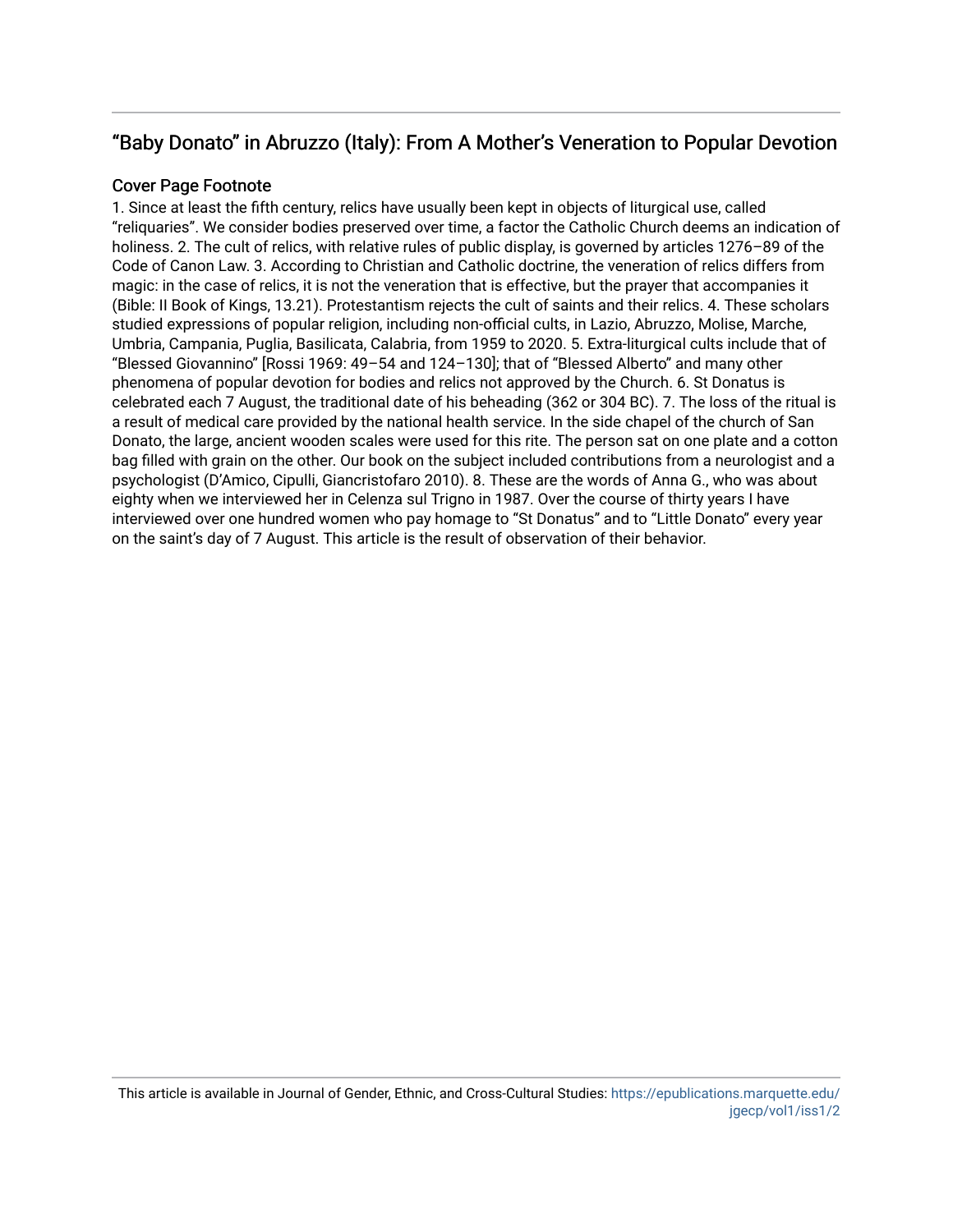*Journal of Gender, Ethnic, and Cross-Cultural Studies January 2022, Volume 1- Number 1*



Journal of Gender Ethnic and Cross-Cultural Studies

## **"BABY DONATO" IN ABRUZZO (ITALY): FROM A MOTHER'S VENERATION TO POPULAR DEVOTION**

LIA GIANCRISTOFARO<sup>1</sup>

#### **Abstract**

The article considers a cult that developed and still thrives in a small Abruzzo town in the years between the two world wars. During these decades, the mummified body of a baby became the object of worship and devotional practices. The epileptic Baby Donato died and after few months his body was given to the Sanctuary of St Donatus in Celenza sul Trigno. St Donatus is the saint who protects epileptics and in Italian Catholicism is therefore the master of disease. The name Donato means 'given' and the ailment (epilepsy) is given by the saint to his subjects in exchange for being cured they give him devotion and gifts. In this case, the sick child's mother embarked on a much greater initiative, and actually gave the saint the dead body of the sick child dead. Analyzing the cult of the mummified child in Abruzzo allows us to understand not only the establishment of an autonomous expression of popular religion, but also illustrates anthropological mechanisms that expand a simple mythical individual invention into a wider scenario. A devotion expands into a large-scale dimension when it satisfies the needs of the imagination of a large group, as is the case of Baby Donato. By exploring the reasons for the affirmation, persistence and local diffusion of devotional practices of this unique extraliturgical worship, this article offers some general considerations of Catholicism and Southern Italy.

**Key words**: Women, Catholicism, Italy, Disability, Epilepsy, Relics, Devotion.

<sup>&</sup>lt;sup>1</sup> Lia Giancristofaro, University of Chieti, Italy. Email: lia.giancristofaro@unich.it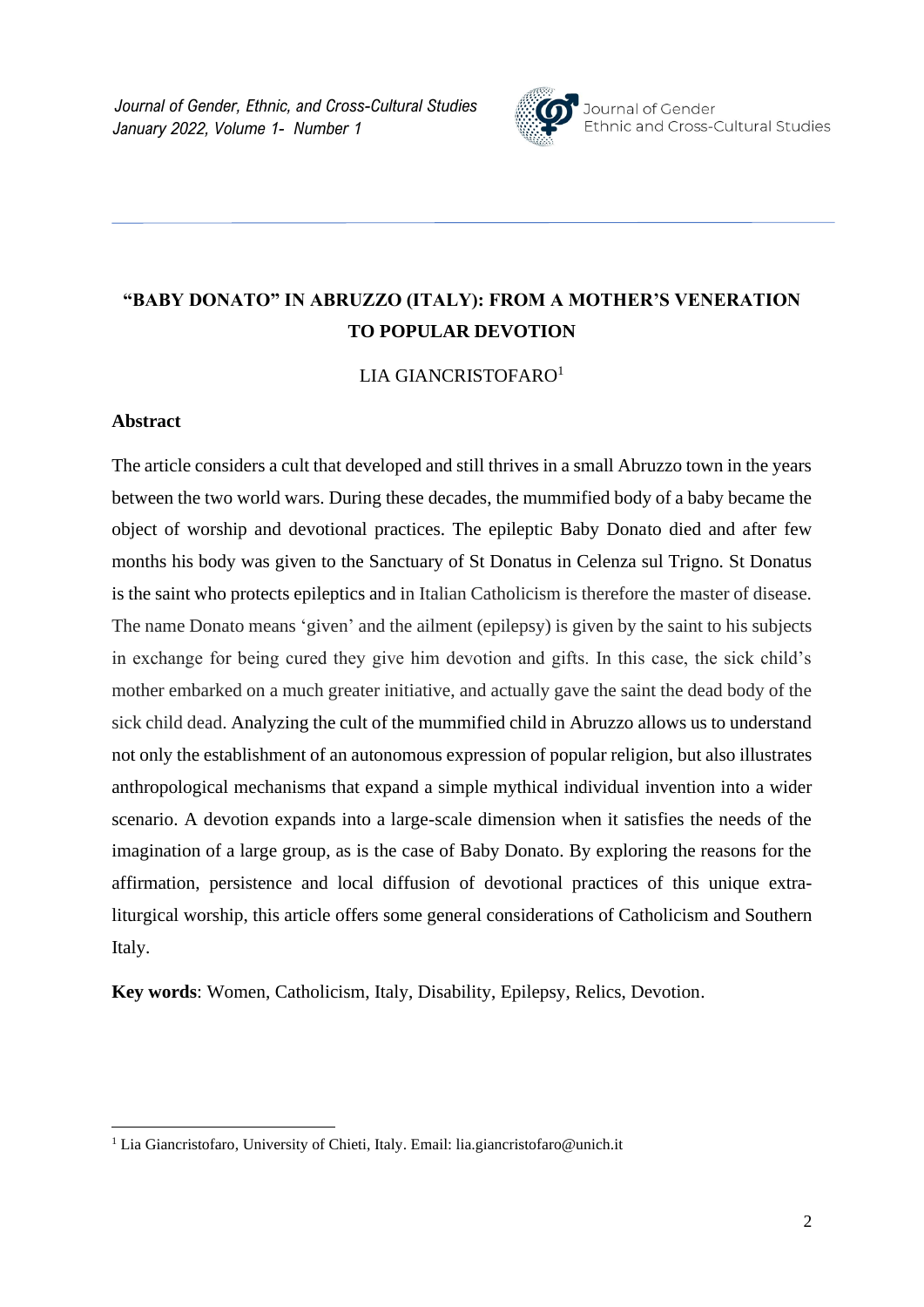#### **Italian and Popular Religion: Introduction to the Methodology**

The Church considers the bodily remains of saints and other exemplary individuals as a heritage for their ability to attract and bear witness to faith.<sup>1</sup> For this reason, relics are governed by ecclesiastical law.<sup>2</sup> The political importance of the remains of sacred figures has varied extensively during the history of Christianity and is linked to periods of its expansion, when the relics were used "as precious goods bartered to build alliances with communities." <sup>3</sup> The word "relic" (from the Latin *reliquiae*, meaning remains) indicates part or all of the body of a venerated person. According to the Catholic Church, the relic has the power to act as an intermediary with the divine and can therefore assist believers in obtaining favors and miracles.<sup>4</sup> In short, despite Platonic–Christian tradition's determination that the soul must have the central role, corporeality triumphs thanks to the fiction of the relics whose persistence asserts that life prevails over death.

The devotional practice around "Baby Donato" in Abruzzo can be placed within the broader context of lay devotional practices in Italy and the "lived religion" methodology. Doing so contextualizes this practice into the anthropological work within religious scholarship. Our principal hermeneutical context is the *Land of Remorse* (*La Terra del Rimorso*, first Italian edition 1961), a classic work by Ernesto De Martino, the founding figure of Italian cultural anthropology and ethno-psychiatry.<sup>5</sup> Based on fieldwork conducted in Southern Italy in 1959, the study deals with the phenomenon in Puglia of "tarantism," a form of possession related to the belief in the bite of a mythical tarantula and its ritual cure in the "taranta dance." De Martino draws together the contributions of various specialists who participated in the fieldwork, including a psychologist, a psychiatrist, an ethnomusicologist and a social anthropologist. As both an ethnologist and classically trained religious historian, the author reviewed the fieldwork data through the lens of tarantism's historical analysis. This resulted in a compassionate and

<sup>&</sup>lt;sup>1</sup> Since at least the fifth century, relics have usually been kept in objects of liturgical use called "reliquaries." The Catholic Church deems bodies preserved over time as an indication of holiness.

<sup>2</sup> The cult of relics, with related rules of public display, is governed by articles 1276–89 of the *Code of Canon Law*.

<sup>3</sup> Adriano Favole, *Resti di umanità. Vita sociale del corpo dopo la morte* (Roma–Bari: Laterza, 2003), 112.

<sup>4</sup> According to Christian and Catholic doctrine, the veneration of relics differs from magic; in the case of relics, it is not the veneration that is effective, but the prayer that accompanies it (Bible: *II Book of Kings*, 13.21). Protestantism rejects the cult of saints and their relics.

<sup>5</sup> Ernesto De Martino, *The Land of Remorse: A Study of Southern Italian Tarantism*, trans. Dorothy Zinn (London: Free Association Books, 2005).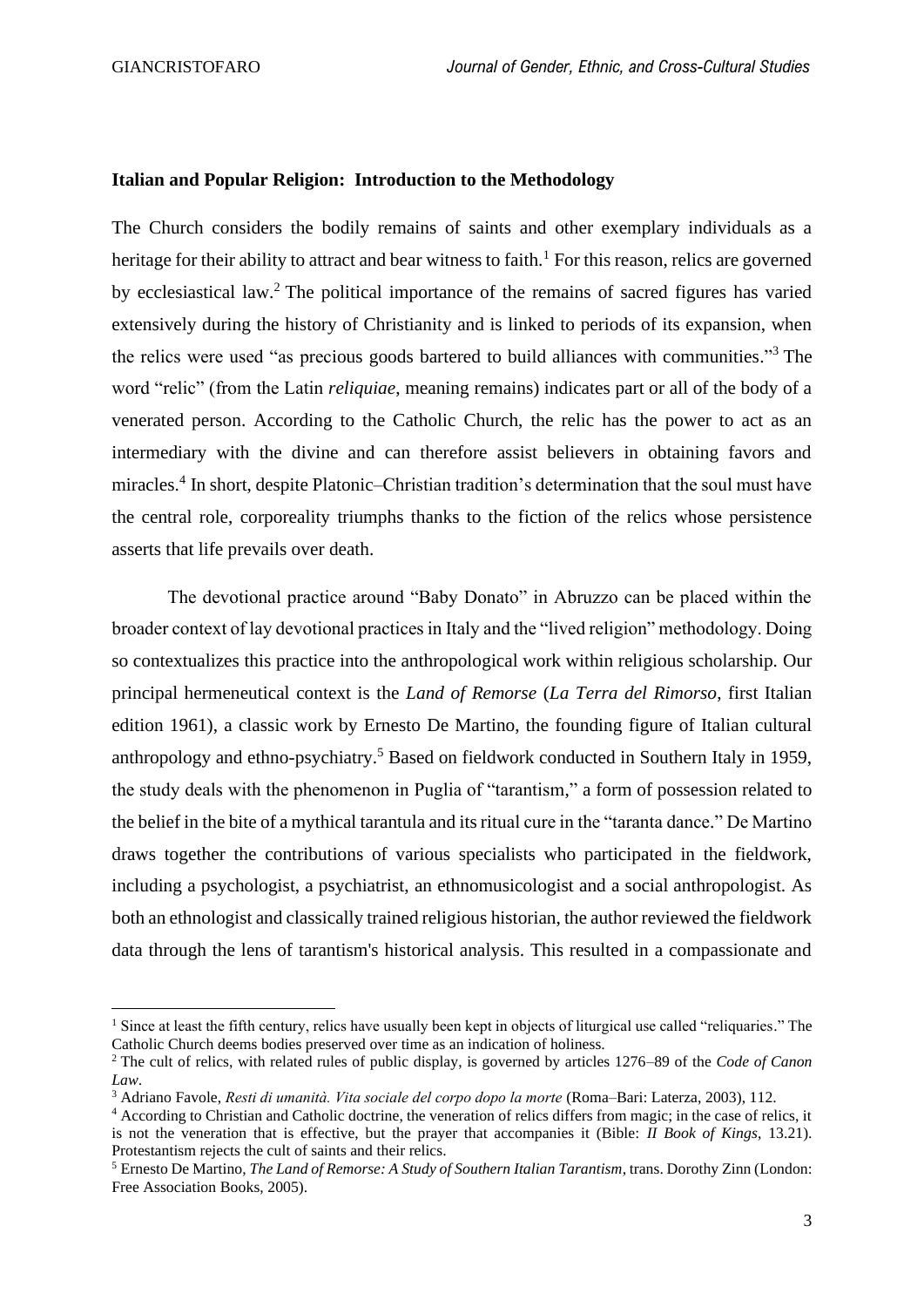compelling account of this kind of belief. It no longer appeared as mere mental illness or as a "survival" of shamanistic irrationality, but as a product of a cultural history defined from above and endowed with its own forms of rationality. The rigidity of the cultural framework within the rural South of Italy where "tarantism" flourished explains why this kind of therapy, or solution to human sufferings, did not work to alleviate the conditions of suffering or to push practitioners to discover a new sense in their existence. <sup>6</sup> The goal of this cultural and religious system was to modulate the disrupted and painful elements of their emotional meanings and to restore in people their physical strength to work and survive under the protective value of the popular and local religion.

This article uses the ethnographic materials collected between 1980 and 2020, beginning with the research of Alfonso M. Di Nola, Annabella Rossi and other authors, dedicated to the cults of saints and blessed figures in general, and in particular with regard to the cults of a number of mummified bodies found in churches and chapels in Southern Italy.<sup>7</sup> Of course in Italy, the historical and anthropological study of these phenomena of popular religion has been conditioned by the work of Ernesto De Martino. In addition to the importance of his *Land of Remorse*, his *Sud e Magia* investigates the dramatic social and ethical conditions of the population and embarked on the study of folklore, popular Catholicism, and the persistence of traditional beliefs. Particularly useful is *Morte e pianto rituale*, in which De Martino studied the unique processing of grief in Southern Italy.<sup>8</sup> Death causes people distress, and pain is processed in a socially codified rite. The consolation offered by religious belief makes pain bearable by referring it to the tragic death of Christ on the cross, which implies a promise of resurrection and eternal life for all. De Martino investigates the persistence of funeral weeping, an ancient and widespread pre-Christian rite throughout the Mediterranean area. Ritual weeping makes mourning an event in a mythical–ritual dimension, therefore shifting it "out of history" to make it more bearable.<sup>9</sup>

<sup>6</sup> Vincent Crapanzano, "*Foreword* to Ernesto De Martino," in *The Land of Remorse. A Study of Southern Italian Tarantism,* trans. and annotated Dorothy Louise Zinn (London, Free Association Books, 2005).

<sup>7</sup> These scholars studied expressions of popular religion, including non-official cults, in Lazio, Abruzzo, Molise, Marche, Umbria, Campania, Puglia, Basilicata, Calabria, from 1959 to 2020. Annabella Rossi, *Le feste dei poveri* (Bari: Laterza, 1969); Alfonso M. Di Nola, *Gli aspetti magico-religiosi di una cultura subalterna italiana* (Torino: Boringhieri, 1976); Gabriele De Rosa, *Chiesa e religione popolare nel Mezzogiorno* (Roma-Bari: Laterza, 1978); Giuseppe Galasso, *L'altra Europa. Per un'antropologia storica del Mezzogiorno* (Lecce: Argo, 1997).

<sup>8</sup> Ernesto De Martino, *Morte e pianto rituale nel mondo antico: dal lamento pagano al pianto di Maria* (Torino: Boringhieri, 1958); Ernesto De Martino, *Magic: A Theory from the South*, trans. Dorothy Louise Zinn (London: HAU – Classics in Ethnographic Theory, 2015 (1959).

<sup>9</sup> De Martino, *Morte e pianto rituale nel mondo antico.*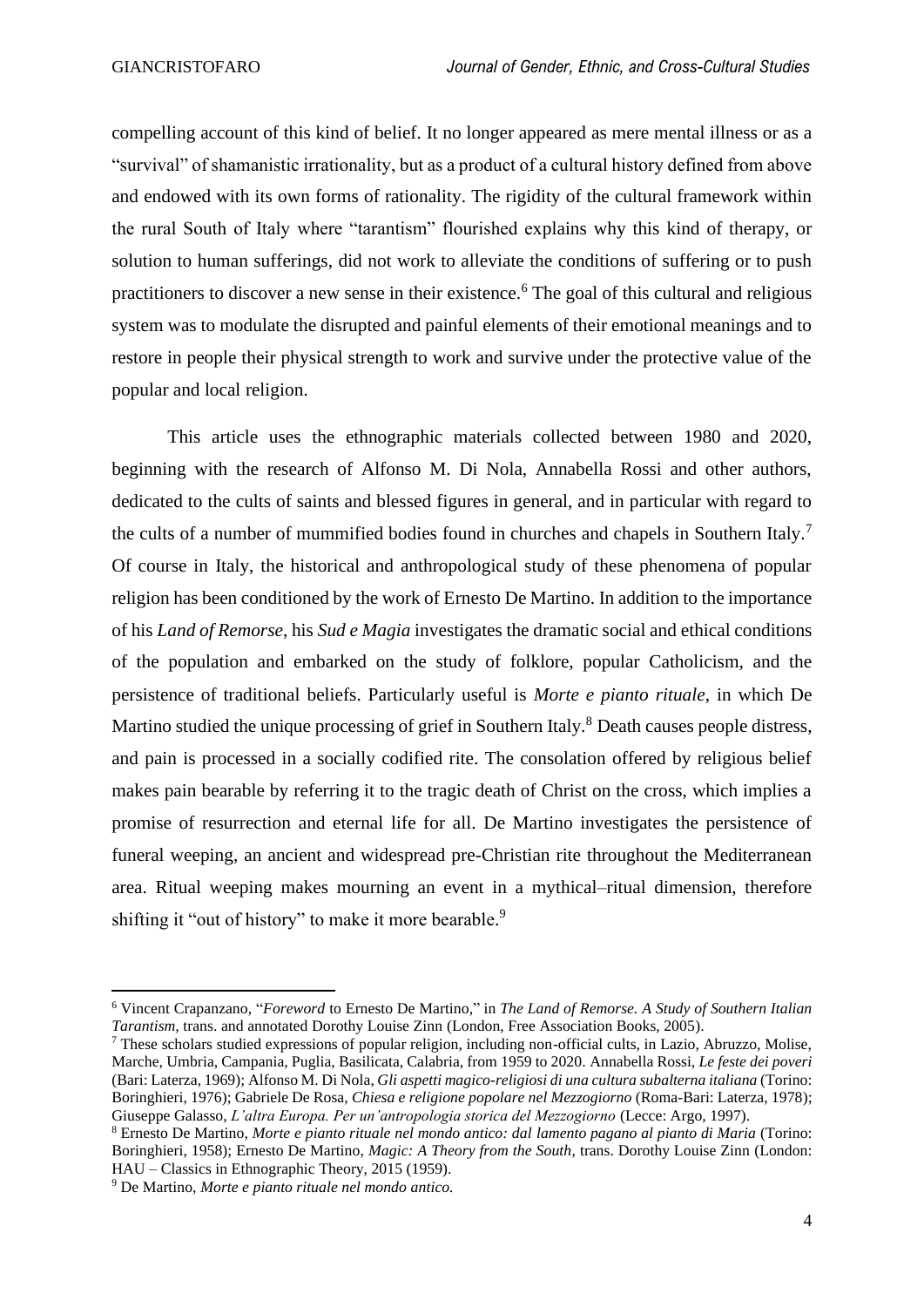Other authors, above all Alfonso M. Di Nola, point out that the population still has a conservative vision of saints, similar to the medieval vision of the saint–healer widespread before the Counter-Reformation; with this type of image of the "saint next door" it is possible to make a pact and to barter. Indeed, in Italy it is still customary to make ex-voto presents (from the Latin, meaning "gifts because of a vow") or, in other words, gifts following a promise made to the divinity. The believer often agrees to make a gift or sacrifice to the divinity in exchange for the fulfillment of their requests. The gift to the saint as thanks (for a "miracle" or a "grace") can be made before or after the saint works the miracle or offers the favor.<sup>10</sup> This "material" dialogue with the saints" and the fact that many positive events are still attributed to the saint, explains why the expectation of the "miracle"– namely the special intervention through a saint  $-$  persists in the south of Italy.<sup>11</sup> The theoretical discourse on the relationship of people with saints is important for understanding the cults dedicated to mummified bodies kept in churches and chapels in Southern Italy. These cults are still active precisely because people turn to them for a "miracle" or a "grace."<sup>12</sup>

#### **The Mummy of Donatino: A Baby in Limbo Between Life and Death**

In 1980, in the church of St Donato in Celenza sul Trigno, I noticed a mummified infant in a glass shrine labelled "Donatino" (little Donato). The reliquary is kept on an altar in the church and has been there in all the years I visited, the most recent time being in 2019. The presence in the Church of this small corpse intrigues me. The women of the village say that a woman very devoted to St Donatus suffered from epilepsy. In Catholic doctrine St Donatus protects epileptics and – as we will see later – is the "patron" of this sickness. The child's mother asked St Donatus to favor her with a son, despite her condition as an epileptic (often the sick women were forced to not have children). In exchange for the grace of a male child, she promised Donatus the baby would be "the property of the saint." The woman became pregnant, gave birth to the baby, and called him Donato. Sadly, however, the boy was epileptic like his mother, had convulsions and died when he was a few months old. So the mother decided to give his body to the church to honor the promise ("vow") she had made to the saint. The woman embalmed the body to preserve it, and covered the face of the corpse with a wax mask that made him look as if he were asleep or a doll. Every year, on the feast day, the mother and her

<sup>10</sup> Paolo Toschi, *Bibliografia degli ex voto italiani* (Firenze: Olschki, 1970).

<sup>11</sup> Di Nola, *Gli aspetti magico-religiosi di una cultura subalterna italiana.* 

<sup>12</sup> Extra-liturgical cults include that of "Blessed Giovannino" [Annabella Rossi, *Le feste dei poveri* (Bari: Laterza, 1969), 49–54 and 124–130]; that of "Blessed Alberto" and many other phenomena of popular devotion for bodies and relics not approved by the Church.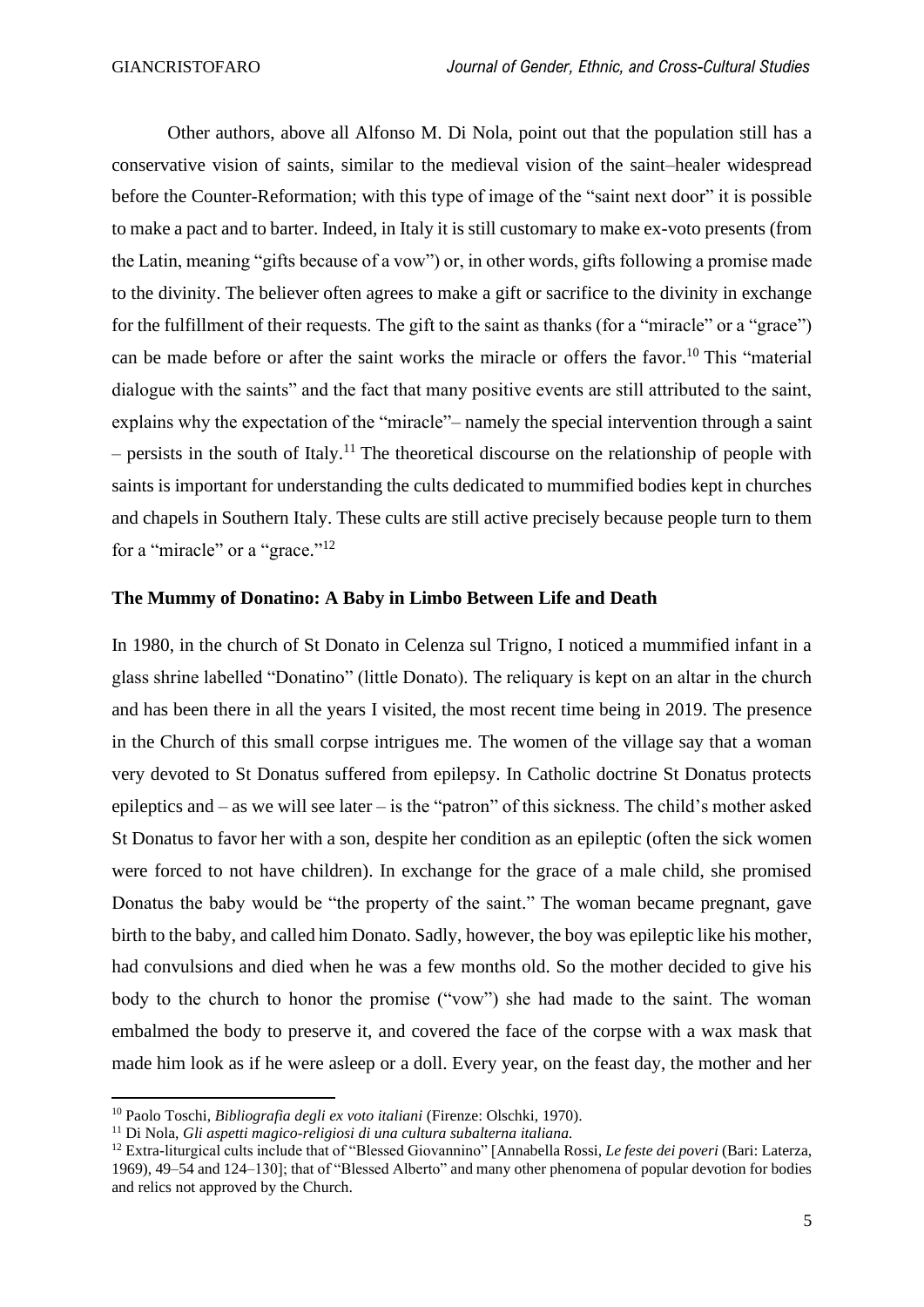family would return to "change the baby" or, in other words, to clean the body. This can be seen both as care in preservation of the body and as an atonement rite for her bearing a sick child who suffered her same affliction. Popular belief still insists that epileptics should not marry to avoid procreating sick children. Thus, the sick woman who challenged her fate was blamed for the death of her son. This risk was included in the "covenant" that the woman had made with St Donatus, so the woman respected her vow to him until her death.

The church of San Donato in Celenza sul Trigno (dated 1598) in Southern Italy is a popular center for "healing epilepsy" through magical and religious practices. The territory is mountainous and poor, and many inhabitants have emigrated to coastal towns. Agriculture revolves around wheat farming and uses antiquated systems that bring limited economic resources. This context of marginalization hands down therapeutic rites practiced within Catholic feasts. Here, St Donatus,<sup>13</sup> Bishop of Arezzo, a martyr beheaded in the third century, is the protector against epilepsy connected to neurological deficits caused by poor nutrition and intermarriage. The saint "lost his head" as do all those suffering mental or neurological illness. St Donatus is depicted as an elderly male who holds a book in one hand and a sickle moon in the other, which symbolize harvest, death and the relationship between the moon and mental illness. This neurological short-circuiting leads to formal analogies in the psycho-physical disconnection that the epileptic person, who is "absent," "unconscious," and "between life and death" experiences during an epileptic fit.

In Christianity, ailments related to the head are associated with negative stereotypes.<sup>14</sup> Popular treatment allowed social inclusion of the sick through their consecration to the saint and their permanent inclusion in healing rituals. Indeed, people believed that St Donatus had given epilepsy to his "chosen" people and if people prayed to him, he would grant the grace to cure the illness. In this way, people never recovered and never stopped depending on "religious treatment."<sup>15</sup>

In Celenza sul Trigno, the epilepsy healing ritual is based on the symbolic offering of the sick body to owner–protector St Donatus. The sick person was weighed on consecrated

<sup>&</sup>lt;sup>13</sup> St Donatus is celebrated each August  $7<sup>th</sup>$ , the traditional date of his beheading (362 or 304 BC).

<sup>14</sup> Erving Goffman, *Stigma: Notes on the Management of Spoiled Identity* (Englewood Cliffs: Prentice–Hall, 1963); Owsei Temkin, *The Falling Sickness* (Baltimore: John Hopkins Press, 1971); Patrick West, *Investigation into the Social Construction and Consequences of the Label "Epilepsy"* (Bristol: University of Bristol, 1979).

<sup>15</sup> Rita D'Amico, Mafalda Cipulli, and Lia Giancristofaro, *Vivere con l'epilessia. Aspetti clinici, psicologici e culturali* (Milano: Franco Angeli, 2010).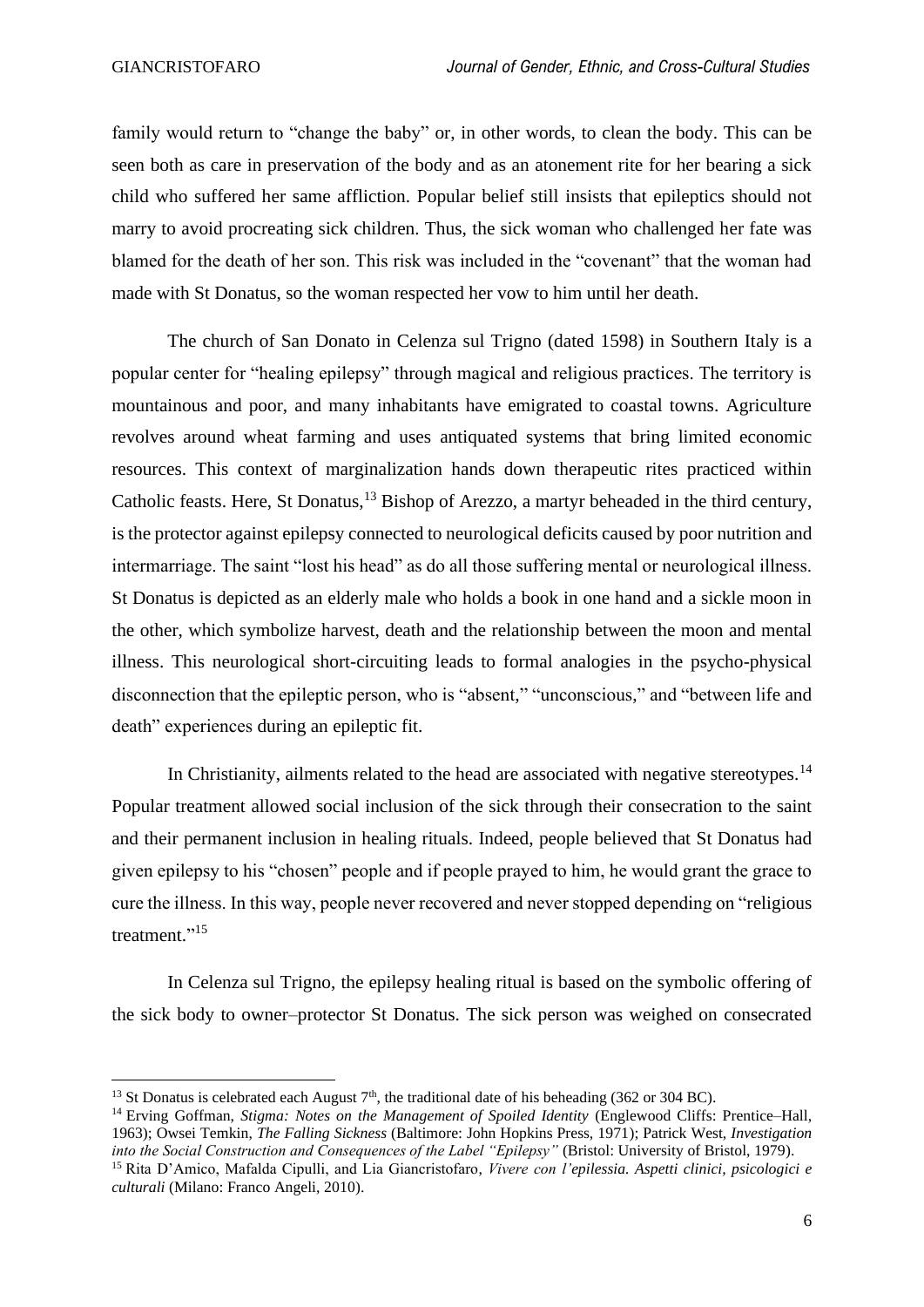scales who then gave to the saint the equivalent of their weight in grain as a pledge to be freed of epilepsy. The ritual of "weighing the sick body" is thus an exorcism to "remove evil" in the name of St Donatus. The exorcism was performed in the church of San Donato in Celenza until 1985.<sup>16</sup> Now the ritual of "weighing the sick body" no longer occurs, but the mummy of the epileptic child ("Baby Donato") is still there to fascinate visitors. The mummified infant conveys local devotion more than the "adult" St Donatus because the body of "Baby Donato" expresses a primitive and material creed based on the exchange with the saint.

Today, popular devotion for St Donatus has changed. Praying to the saint or giving grain is not considered an effective way to treat epilepsy as it had been in the past. Instead, the extra-liturgical devotion for "Baby Donato" seems to be growing and people now pray to this little mummy for help with various problems, as we will see later.

#### **The Embalmed Body: Shared Symbols of Vows to St Donatus**

We do not know how "Baby Donato" was mummified nor is it possible to date the body. All we know for sure is that the mother was not from Celenza, but from a nearby town. According to some townsfolk, the story dates to the 1910s; the newborn's family was well-off and asked a doctor to treat the body with formaldehyde. Other residents say the story dates to the 1950s and every year the unlucky mother returned to Celenza to "clean the baby." A further source specifies that the body dates to the 1930s and was not chemically treated, but it was the loving care of the mother that made it possible for the small swaddled body – now just a skeleton – to dry out and be preserved. Witnesses agree that every seventh of August, on the feast day of St Donatus, she would dress the mummy in its Sunday best. The woman has now been dead for many years but the sad story of her inability to overcome her grief survives in the testimony of her devotion to St Donatus.

The bodily remains of a human being can assume – and in this case did assume – complex symbolism. Realization of the transience of the body is the most terrifying experience for the living. Therefore, the biological body, which would normally be destined to decay and decline, encounters a "social life" originated by the need for sacredness that unites all humans in the mystery of life. The sense of the relic is precisely its peculiar conservation over time.

<sup>&</sup>lt;sup>16</sup> The loss of the ritual is a result of medical care provided by the national health service. In the side chapel of the church of San Donato, the large, ancient wooden scales used for this rite remain. The person sat on one plate and a cotton bag filled with grain on the other. Our book on the subject included contributions from a neurologist and a psychologist (D'Amico, Cipulli, and Giancristofaro, 2010).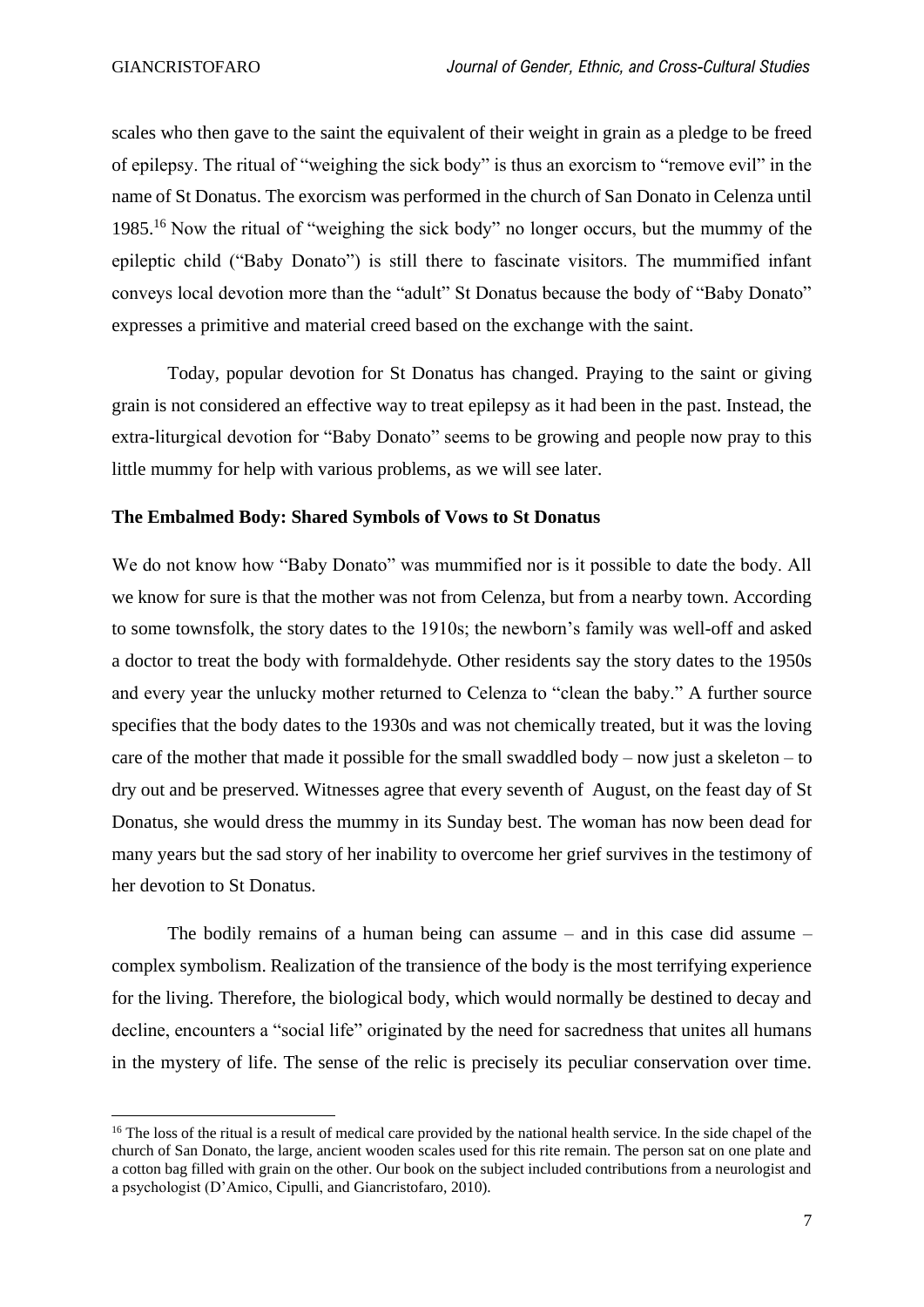For this reason, relics are the object of veneration and their persistence contributes to keeping alive legends that speak of life, death, and the prodigious preservation of a body.

In the case of the Celenza mummy, devotion arises from the mother's behavior towards her son's body. She was unable to get over her pain and her grief was not processed, but there was also her guilt for the pact she had made with St Donatus. Therefore, emotional dependence turned into a cult for memory and, more tangibly, for the child's body. Awe of this devotion– memory initially spread to a number of individuals close to the family who accepted the woman's behavior. After being accepted by her family, the woman's actions were accepted by the entire community and thus "Baby Donato" became a local extra-liturgical cult. In this way, an outright sequence of stereotyped prayer actions originated, triggered support and legitimized a new devotion in a culture constantly alert to powerful manifestations of the sacred.

Women began to pray to the relic of "Baby Donato" more than to the statue of St Donatus Martyr. Popular success is explained because the cult of "Baby Donato" proposes models for narration of the lives of saints and their miracles. Devotees even believe that "Baby Donato" is the body of the true martyr "who died as a child", before dying again by beheading as told by legend. Hence a paranormal popular logic accepts that a dead child and a dead adult can be one and the same person and can be venerated in the same church.

This religious process raises some questions about the attitude of the Church and local civil authorities. The mother was left free to present the child's body not as the corpse it was but as a "gift to the Church" and as the body of a saint because it was mummified; precisely for this reason it was immediately recognized as worthy of worship. Indeed, the woman alone decided to designate the child's corpse as a "holy body" through the fiction of life and this was accepted by the sanctuary. Moreover, she covered the baby's face with a pink wax mask that gave it the appearance of a chubby-faced child with lively eyes that seemed to look at the devotees. Thanks to this action, the corpse seemed almost alive. In the culture of Southern Italy, looking at something or someone is the equivalent of physical touching by making contact with the object of a gaze. In Italy, as in many other cultures, people believe in the power of the gaze,<sup>17</sup> so the saint's gaze has a positive value because it seems to protect their devotees.<sup>18</sup>

<sup>17</sup> De Martino, *Magic: A Theory from the South*; Walter J. Ong, *Orality and Literacy. The Technologizing of the Word* (London: Methuen, 1982).

<sup>18</sup> De Martino, *Magic: A Theory from the South.*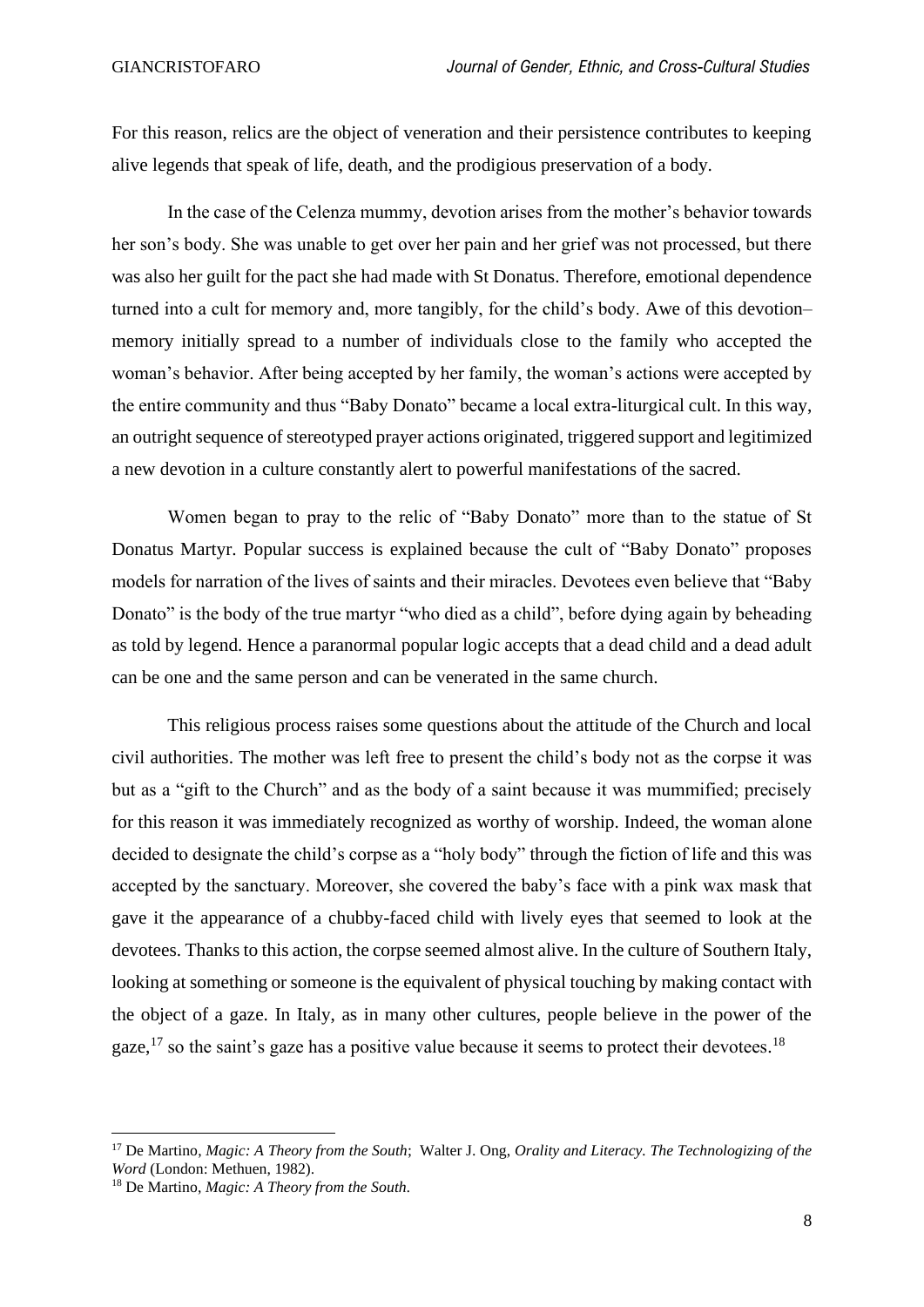The connotation of physicality present in the devotion of "Baby Donato," especially that of the mother who treats her son's corpse as if it were still alive, is clear from the method and nature of the offerings she and the devotees bring to the mummy in the casket. As one devotee recalled:

The mother came often, dressed in mourning, crying and speaking gently to the child as if he were still alive. I remember she was already old, with white hair, when I was a child. She came with a sister and other relatives, bringing offerings to the boy. Other women also brought flowers, biscuits, cheese, and salami to the 'Baby Donato' glass shrine. The food was taken by the parish priest who distributed it to the poor. Some women sent money from America and France, where they had emigrated. The women asked 'Baby Donato' to heal their sick children. They say that 'Baby Donato' is St Donatus as a child and can work miracles. Many women still prefer to ask the child for grace, rather than the 'adult St Donatus.'<sup>19</sup>

These actions express devotion to figures that religion recognizes as saints and acknowledges the holiness of the body of a person – a child – considered holy only because he is mummified. In short, holiness is automatically certified and legitimized when the body does not decay. For this reason, the mother of "Baby Donato" treated the child's body as a mummy and presented it as a relic in a religion such as Christianity–Catholicism, which has a mythical–ritual basis. Christianity–Catholicism has always considered saints in the context of their works and the "miraculous" preservation of their bodies as seen in the cases of St Clare of Montefalco, St Rita of Cascia, St Giuseppe Moscati, and St Pio of Petralcina. If the body is preserved, this indicates holiness; the process of natural mummification is considered a wonder that occurs by the will of God. This belief is also documented on an ethnographic level for non-Christian religions, but in Christianity–Catholicism it is the basis of the worship of saints.<sup>20</sup>

This story of devotion accepted by the community allows us to understand the mechanisms of so-called "popular religion." In Italy, holiness is identified through the application of models borrowed from the legends of other saints whose bodies are preserved as relics. These models create a "formalization" of religion and allow the creation of new mystical phenomena such as that of "Baby Donato." The myth of the sanctity of "Baby

<sup>&</sup>lt;sup>19</sup> These are the words of Anna G., who was about eighty when we interviewed her in Celenza sul Trigno in 1987. Over the course of thirty years I have interviewed over one hundred women who pay homage to "St Donatus" and to "Little Donato" every year on the saint's day of August  $7<sup>th</sup>$ . This article is the result of observation of their behavior.

<sup>&</sup>lt;sup>20</sup> Peter Brown, *The Cult of the Saints: Its Rise and Function in Latin Christianity* (Chicago: University of Chicago Press, 1981), 12.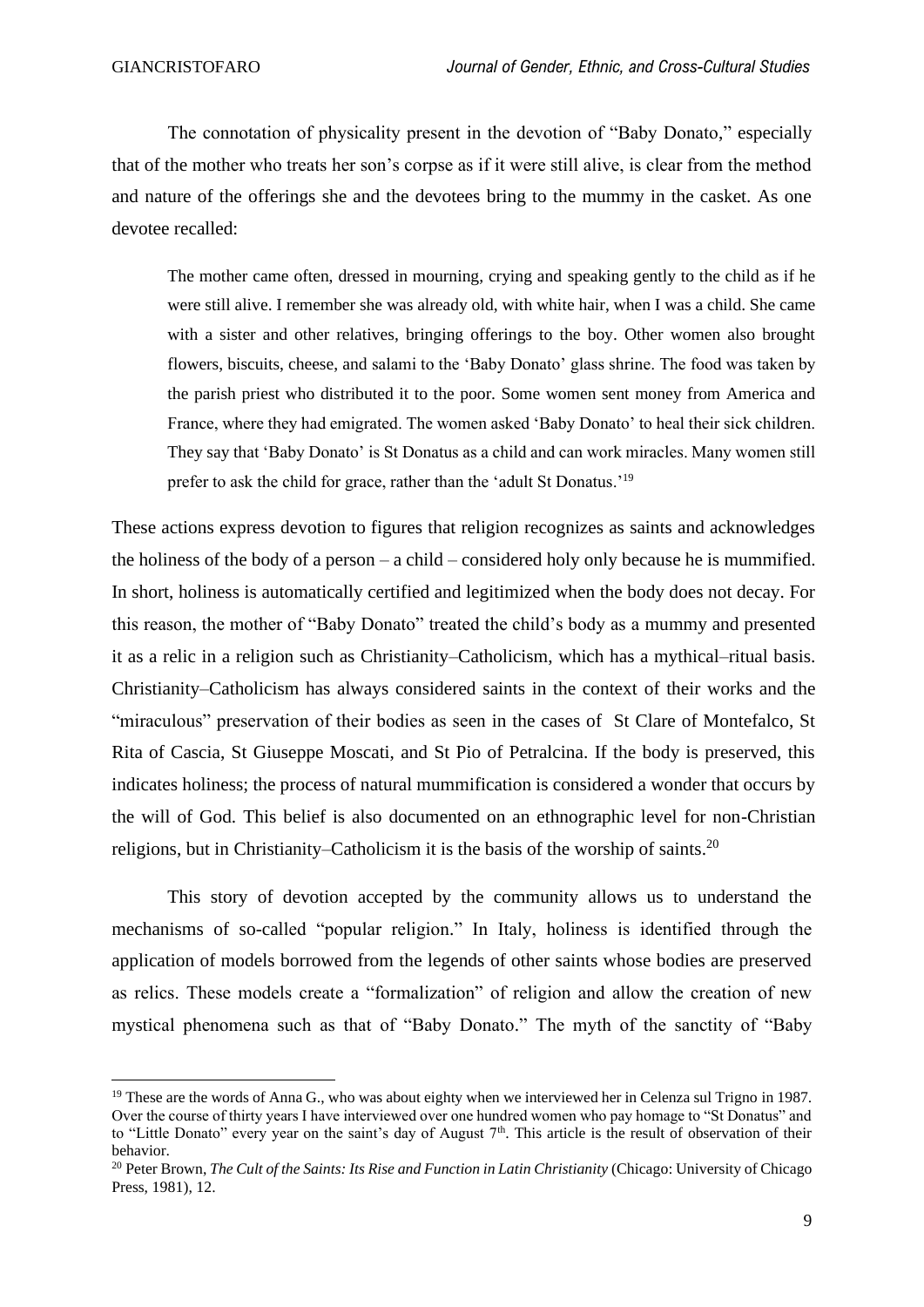Donato," regardless of his official liturgical acceptance, becomes the basis of a new cult because it is accompanied by a ritual: in this case, the care given by his mother and the veneration by other mothers who pray to "Baby Donato" to seek protection for other epileptic children.

#### **Tell, Touch and Pray to Charm Away the Pain**

The story of "Baby Donato," like all events deemed supernatural, is defined in a stereotyped style through popular legend, which constitutes the first method of the cult's spread. The second method of circulating the cult is by a direct experience of seeing, touching and witnessing the condition and nature of the body of a person whose history is known. This creates communication and empathy. The figure is recognized as a bearer of supernatural power and can serve to alleviate people's suffering. These demonstrations of the supernatural are sought constantly because devotees want to be direct witnesses of the supernatural. This, in Christianity–Catholicism, is consistent with the Eucharist, which calls upon the faithful to participate in the sacrifice of the Last Supper which is continually evoked and experienced through the Holy Mass.

Initially the sanctification process of the "legend" and the "body" is self-managed. If the worship develops the required criteria of the Church it becomes liturgical. In the case of "Baby Donato," the requirements were lacking and the cult remained extra-liturgical, which is to say, unofficial. Christianity–Catholicism identifies the supernatural with the saint, who remains a physical person in their real humanity. But the sacred and the saintly are only so if recognizable and defined in the concrete and tangible expressions of bodies. In this way, every devotee can use religion independently and personally.

In Southern Italy, sacredness lives in holiness. Religion and the Church communicate with the sacred through communication with the saint. Sacredness is entirely personalized. The cult of the sacred is a cult of the saint in person. The sphere of the sacred is achieved through the relationship with a saint.<sup>21</sup>

To understand the culture, politics and economy of Southern Italy it is essential to understand the district's popular religion, which is the instrument for defining the type of society it

<sup>21</sup> Galasso, 82.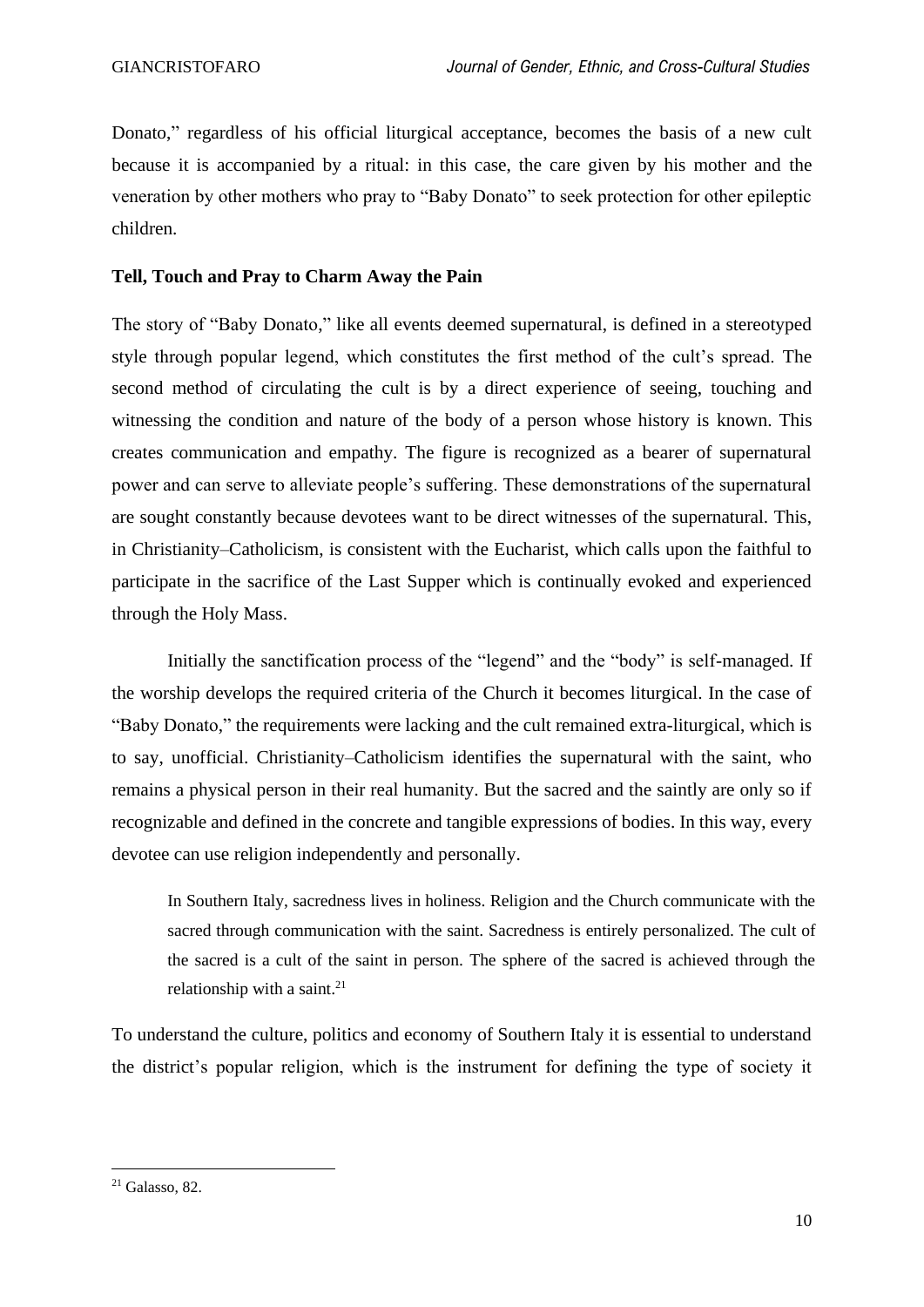remains. The saints and their miracles are not a folkloristic appendix, but the very underpinning of society. 22

The case of "Baby Donato" like many other extra-liturgical cults in Southern Italy follows the path leading to the recognition of the holiness of primitive Christianity in the 20th century.<sup>23</sup> The cult of the saints in Christianity was established by defining the unique relationship between the body of the deceased and devotees' physical contact with their remains, which requires a more accessible placement separate from other dead. "Baby Donato" is located on the altar of a sanctuary, not in the cemetery together with the other dead. This superiority comes from the mythical story of the mother herself and of her supernatural pact with St Donatus. The narration is accepted by devotees and representatives of the local church when they retain the body in the church as a "gift." The case of "Baby Donato" and others like it, can be considered an example of "religious liberalism," a form of democracy of the recognition of the sacred. Any believer who suffers can manage the divine directly, becoming a "mystic" or a "lay priest."

#### **The Gift of the Body for the Redemption of Pain: Are We Still in a "Land of Remorse"?**

The representatives of the local church accepted the body in the church as a "gift" or, in other words, as the outcome of a promise to the saint. Having become a relic and a holy body, the funeral rite of the dead, consecrated child never ended. "Baby Donato," compliant with the wishes of his mother, continues to be part of the group of devotees of the "headless Saint." Even now he is presented as protecting the social group of devotees and, more generally, all local inhabitants.

Like any gift to the sanctuary, the unadulterated "residue" of a newborn child testifies to the power of the saint and nourishes the faith of devotees who still go to the shrine. After entering the church, the women make the ritual sign of the cross and blow a kiss towards Donatino's glass shrine, in an affectionate maternal gesture. Other faithful pray to St Donatus both in front of his "adult" statue and in front of the child's glass shrine. Because the name Donato means "given" in Italian, Catholics believe the ailment (epilepsy) is "given" by the saint to his "subjects." Thus, in exchange for being cured, they give him grain. In this case,

<sup>22</sup> De Rosa, 80.

 $23$  Brown, 12.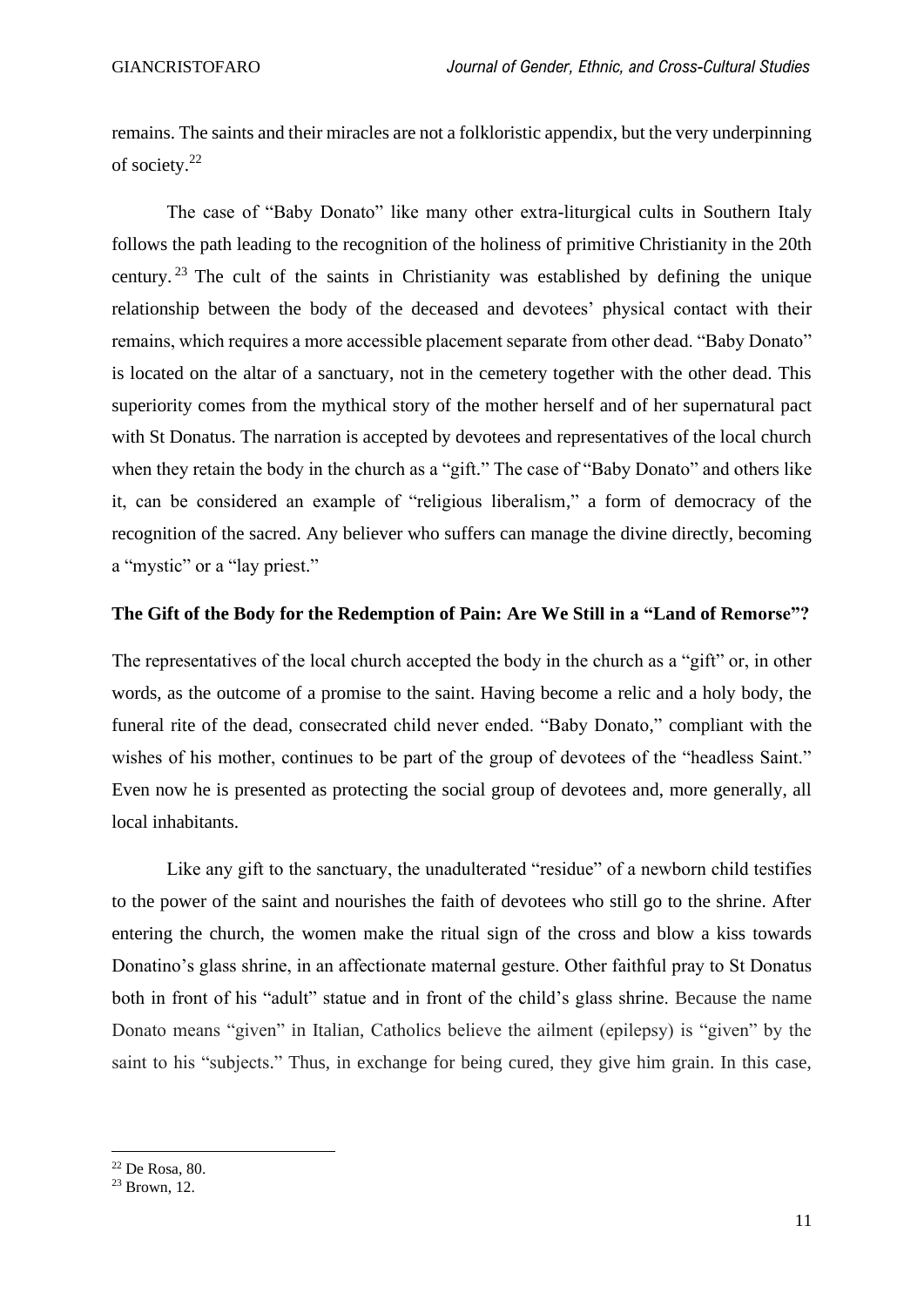though, the sick child's mother embarked on a much greater initiative, and actually "gave" the saint the dead body of the sick child. Her act is truly paradoxical.

Analyzing the cult of the mummified child in Celenza sul Trigno, in Abruzzo, allows us to understand not only the establishment of an autonomous expression of popular religion, but also illustrates anthropological mechanisms that expand from a simple mythical individual "invention" into a wider scenario. A devotion expands into a large-scale dimension when it satisfies the needs of the imagination of large groups, as is the case with "Baby Donato."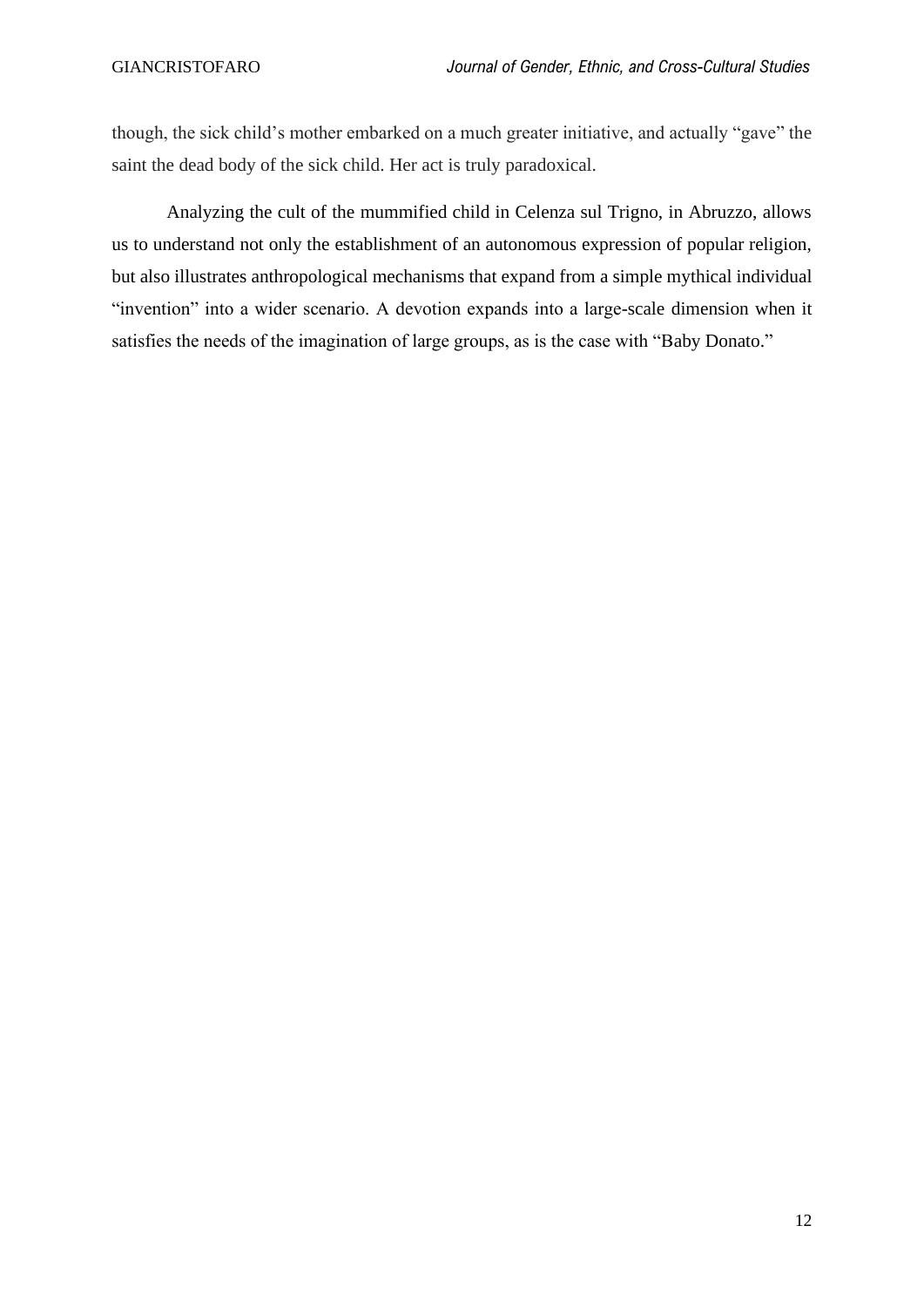#### **Bibliography**

- Brown, Peter. *The Cult of the Saints: Its Rise and Function in Latin Christianity*. Chicago: University of Chicago Press, 1981.
- Crapanzano, Vincent, "*Foreword* to Ernesto De Martino." In *The Land of Remorse. A Study of Southern Italian Tarantism.* Translated and annotated by Dorothy Louise Zinn. London, Free Association Books, 2005 (1961).
- D'Amico, Rita, Mafalda Cipulli, and Lia Giancristofaro. *Vivere con l'epilessia. Aspetti clinici, psicologici e culturali*. Milano: Franco Angeli, 2010.
- De Martino, Ernesto. *Morte e pianto rituale nel mondo antico: dal lamento pagano al pianto di Maria*. Torino: Boringhieri, 1958.
- De Martino, Ernesto. *Magic: A Theory from the South*. Translated by Dorothy Louise Zinn. London: HAU – Classics in Ethnographic Theory, 2015 (1959).
- De Rosa, Gabriele. *Chiesa e religione popolare nel Mezzogiorno*. Roma-Bari: Laterza, 1978.
- Di Nola, Alfonso M. *Gli aspetti magico-religiosi di una cultura subalterna italiana.* Torino: Boringhieri, 1976.
- Favole, Adriano. *Resti di umanità. Vita sociale del corpo dopo la morte*. Roma–Bari: Laterza, 2003.
- Freedberg, David. *The Power of Images: Studies in the History and Theory of Response*. Chicago: University of Chicago Press, 1989.
- Galasso, Giuseppe. *L'altra Europa. Per un'antropologia storica del Mezzogiorno*. Lecce: Argo, 1997.
- Goffman, Erving. *Stigma: Notes on the Management of Spoiled Identity*. Englewood Cliffs: Prentice–Hall, 1963.
- Ong, Walter J. *Orality and Literacy. The Technologizing of the Word*. London: Methuen, 1982. Rossi, Annabella. *Le feste dei poveri*. Bari: Laterza, 1969.
- Temkin, Owsei. *The Falling Sickness*. Baltimore: John Hopkins Press, 1971.
- Toschi, Paolo. *Bibliografia degli ex voto italiani*. Firenze: Olschki, 1970.
- West, Patrick. *Investigation into the Social Construction and Consequences of the Label "Epilepsy"*. Bristol: University of Bristol, 1979.